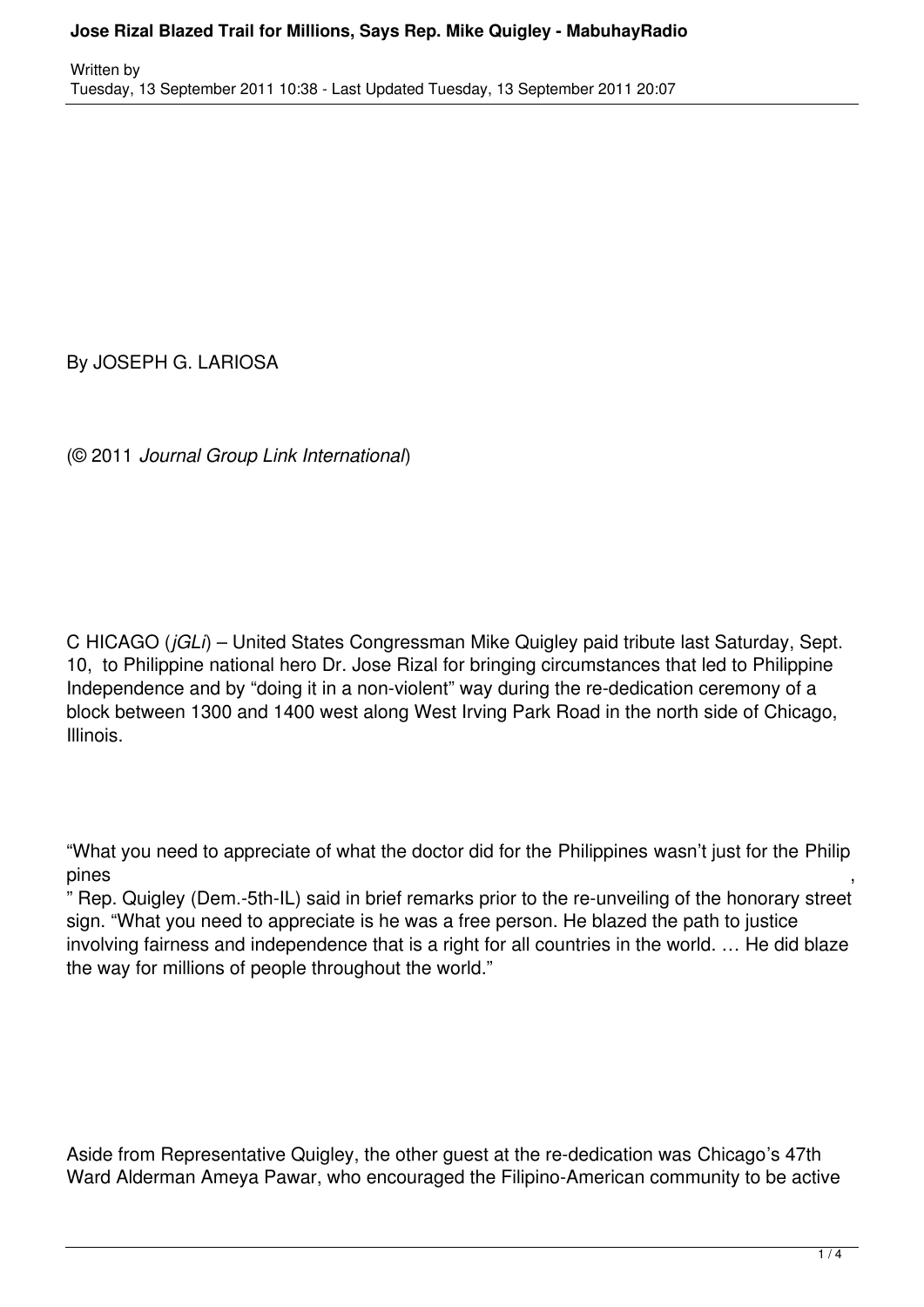## **Jose Rizal Blazed Trail for Millions, Says Rep. Mike Quigley - MabuhayRadio**

Written by Tuesday, 13 September 2011 10:38 - Last Updated Tuesday, 13 September 2011 20:07

in the affairs of the city. Mr. Pawar is the first Asian American to be elected to the **Chicago** council.

The re-dedication ceremony was part of the year-round celebration around the City of Chicago to commemorate the 150th birth anniversary of national hero, Dr. Jose Rizal, acknowledged as one of the greatest Malays in history.

It was during Rizal's death centennial in 1996, when the same block was named in Dr. Rizal's honor.

For his part, Philippine Consul General Leo M. Herrera-Lim thanked everybody "for praying that this event today would have a wonderful weather. For Rene Abella (president of the Filipino American Center of Greater Chicago), and the Knights of Rizal, you made yourself proud for having this re-dedication of this event near the home of the Rizal Center, home of many Filipinos, who cherish the memory of their homeland."

Mr. Abella thanked the community members, who turned up at the re-dedication, inviting the community to visit the Rizal Center, the first home center of Filipinos in the Midwest.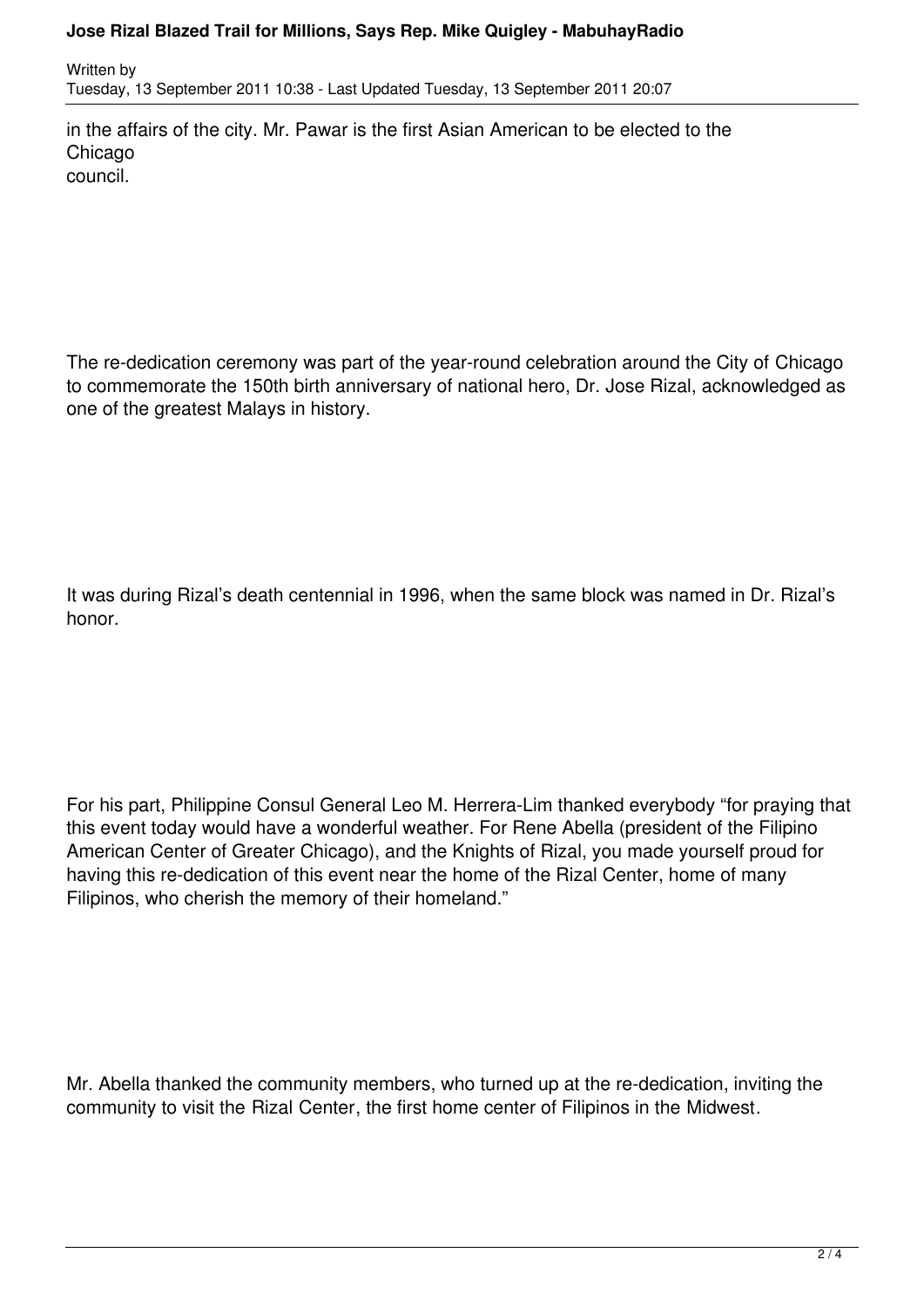Dr. Ramon G. Lopez, the great grandnephew of Dr. Rizal, thanked those, who attended the re-dedication.

At the open forum that followed the re-dedication in the Rizal Center, Consul General Herrera-Lim appealed to community members to write letters to their two senators in Illinois and their respective U.S. congressmen to support "Save our Industries Act of 2011" bill or H.R. 2387 introduced by Rep. MacDermont [D-WA]. The bill would "provide duty-free treatment to a limited selection of goods (textile products) so that Philippine-based manufacturers would have the ability to offer a more complete product line to American brands and retailers."

Representative McDermott introduced the measure in the previous Congress – this year's version which is co-sponsored by 12 Congressmen -- includes changes to ensure integrity of where materials come from, also known as "sourcing."

H.R. 2387 has been referred to Ways and Means Committee in the House. The Senate companion bill, S. 105, introduced by Sen. Daniel Inouye (D-HI) is currently under consideration by the Senate Finance Committee.

Alderman Pawar told the community members that with the city of Chicago suffering from a \$700-million deficit, response by city hall personnel to some public services like grafittee removal and tree trimming would have to wait for 18 months before the city could act on such service requests.

Consul General Herrera-Lim encouraged Filipino Americans to apply for dual citizenship, "for practical convenience and removal of hassle when they return to the Philippines. There is no taxation if income is not earned in the